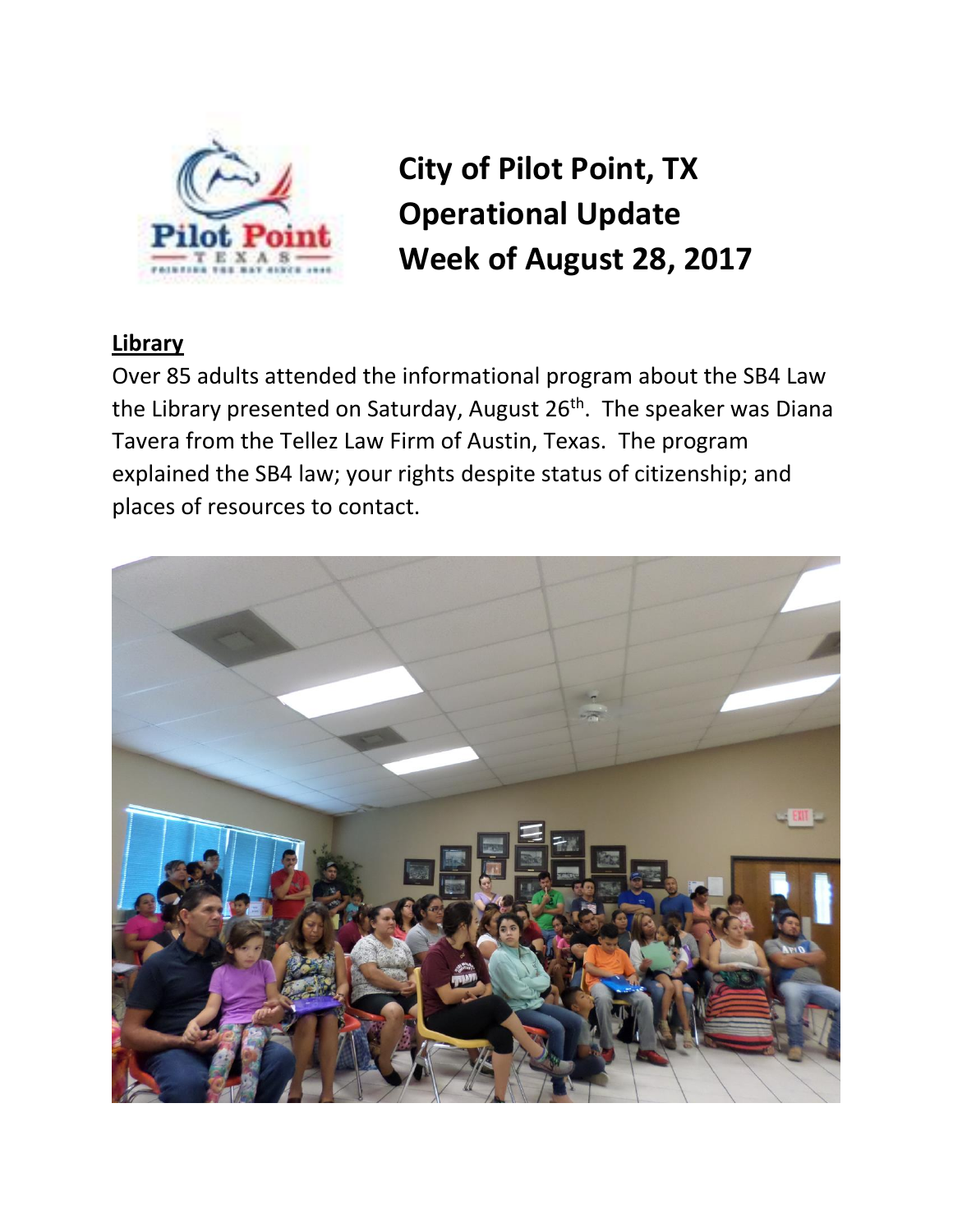On Monday, August 28th, Sophia Fisher, a second grader at Pilot Point Elementary, was drove to school in a Pilot Point Fire Truck. Sophia entered her extra reading logs and won this as a prize in the Library's summer reading program "Build a Better World.



Next week preschool programming will begin with Storytime on Wednesday, September 6<sup>th</sup> at 10 a.m.

### **Fire**

Medic 642 was out of service for a short time Monday due to batteries. They were replaced and the medic was placed back in service. The rescue truck delivery has been pushed back to the week of September 18<sup>th</sup>. There were some delays in getting it painted.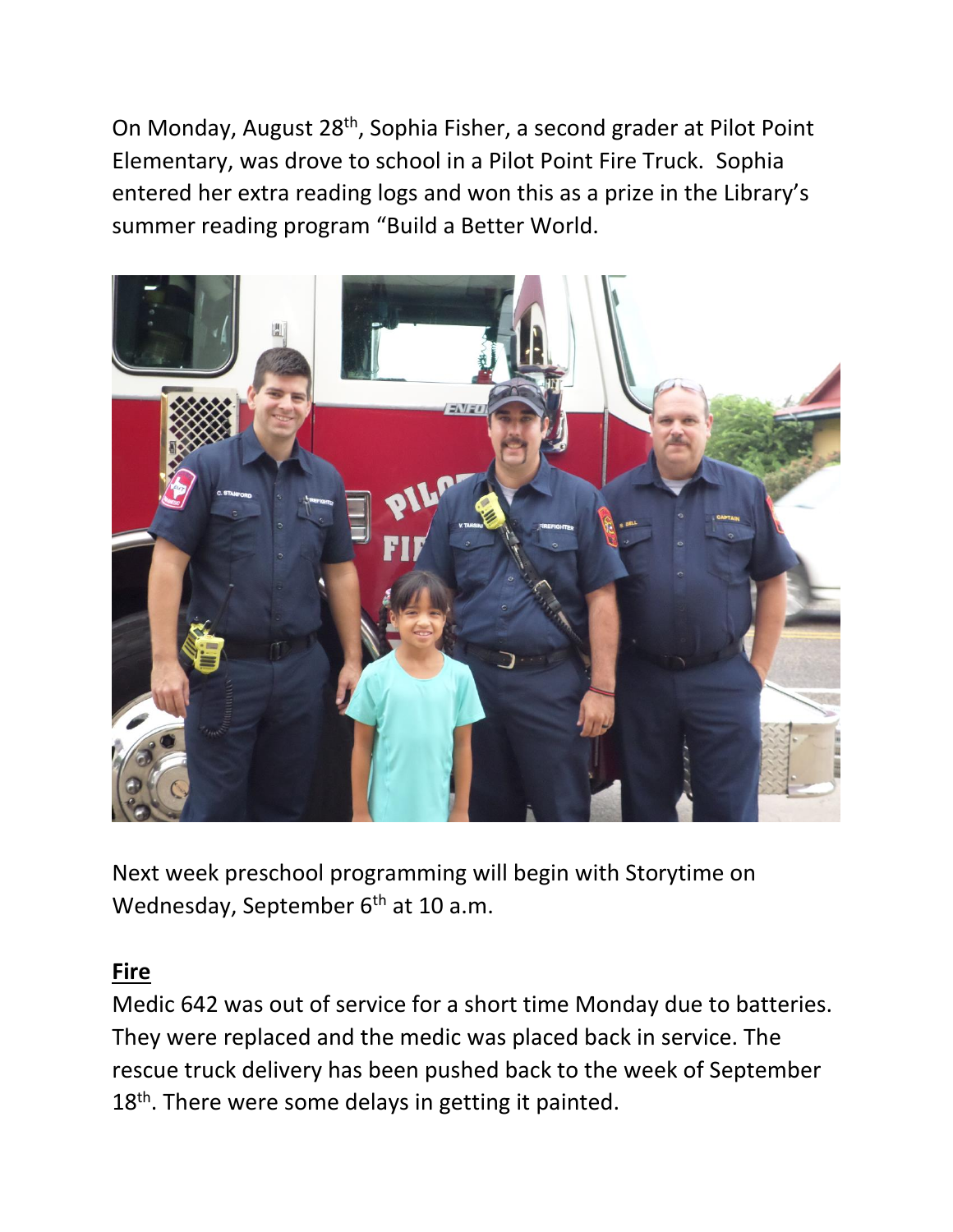Firefighter Chase Stanford has deployed with Northshore Fire Department to South Texas at the request of TIFMAS. They will be staffing an Engine provided by Northshore. Their initial assignment was in League City. On Wednesday they were assigned to conduct water search and rescue operations in a Harris County neighborhood with 309 homes. Thursday they were assigned to Port Aransas. We will cover his vacancy with overtime which will be reimbursed to us by TIFMAS.

## **Public Works**

Public Works crews were very busy this week (again!). They repaired a water main break on Parkway Lane at night. This required them to replace 8 feet of line.



A fiber optic company that was laying line hit a 3" water line on MacDonald Street. This required the crew to dig up concrete to make the repair. The fiber optic company will be reimbursing the City for the full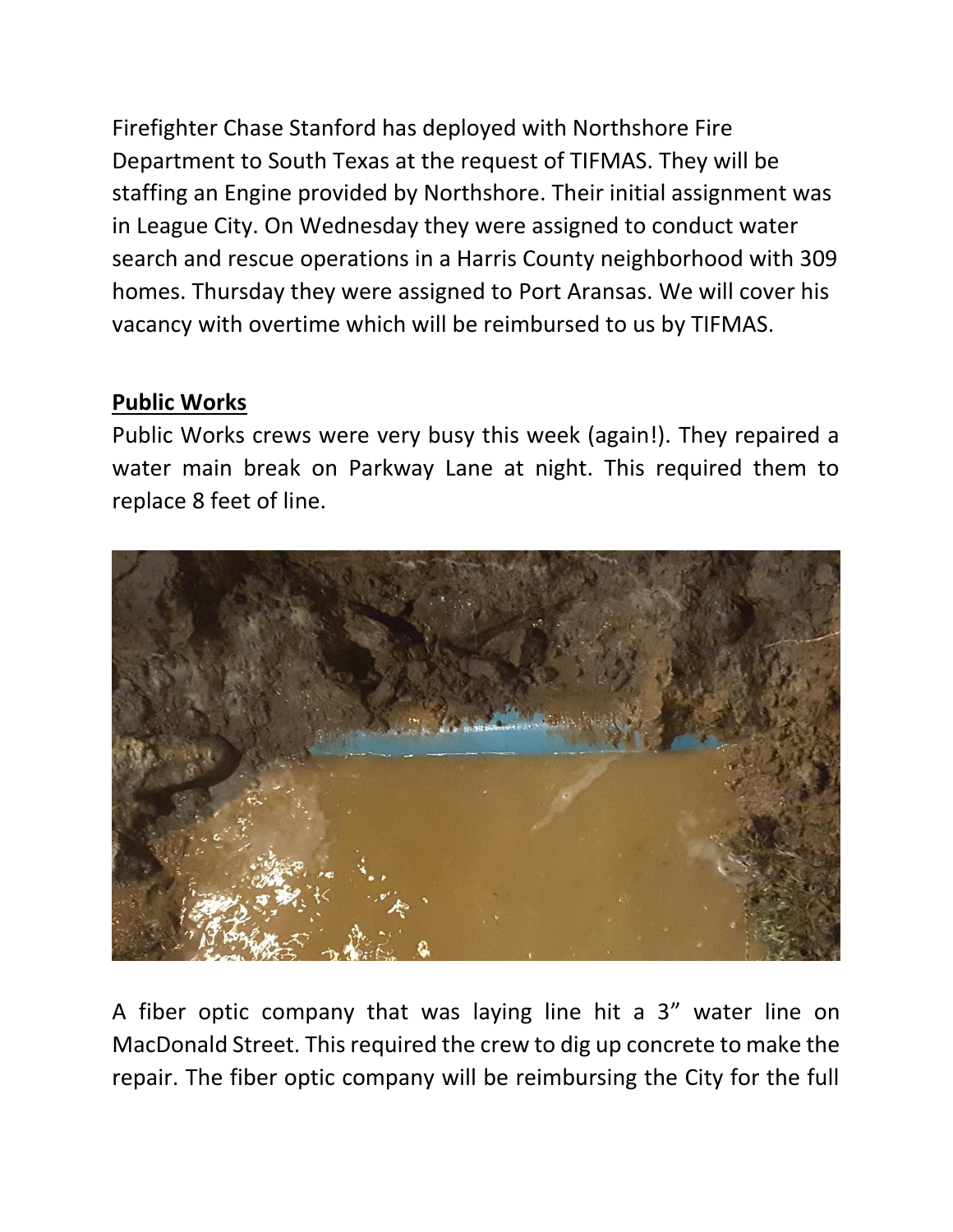cost of the repair. Below, Matt Kaminski is using the jack hammer to get to the broken line.



Street crews completed patch work on Debbie Lane and Division Street, as well as some drainage work along Division.



### **Community Development**

The City has a number of building projects going on at any given time. The Operational Update will provide a summary each week of the various projects and a status update. A flowchart is provided with the various stages of development. A green box indicates that stage is complete, a yellow box indicates in progress, a red box indicates the project has been halted by the developer or the City and a gray box indicates the developer has not reached that phase yet.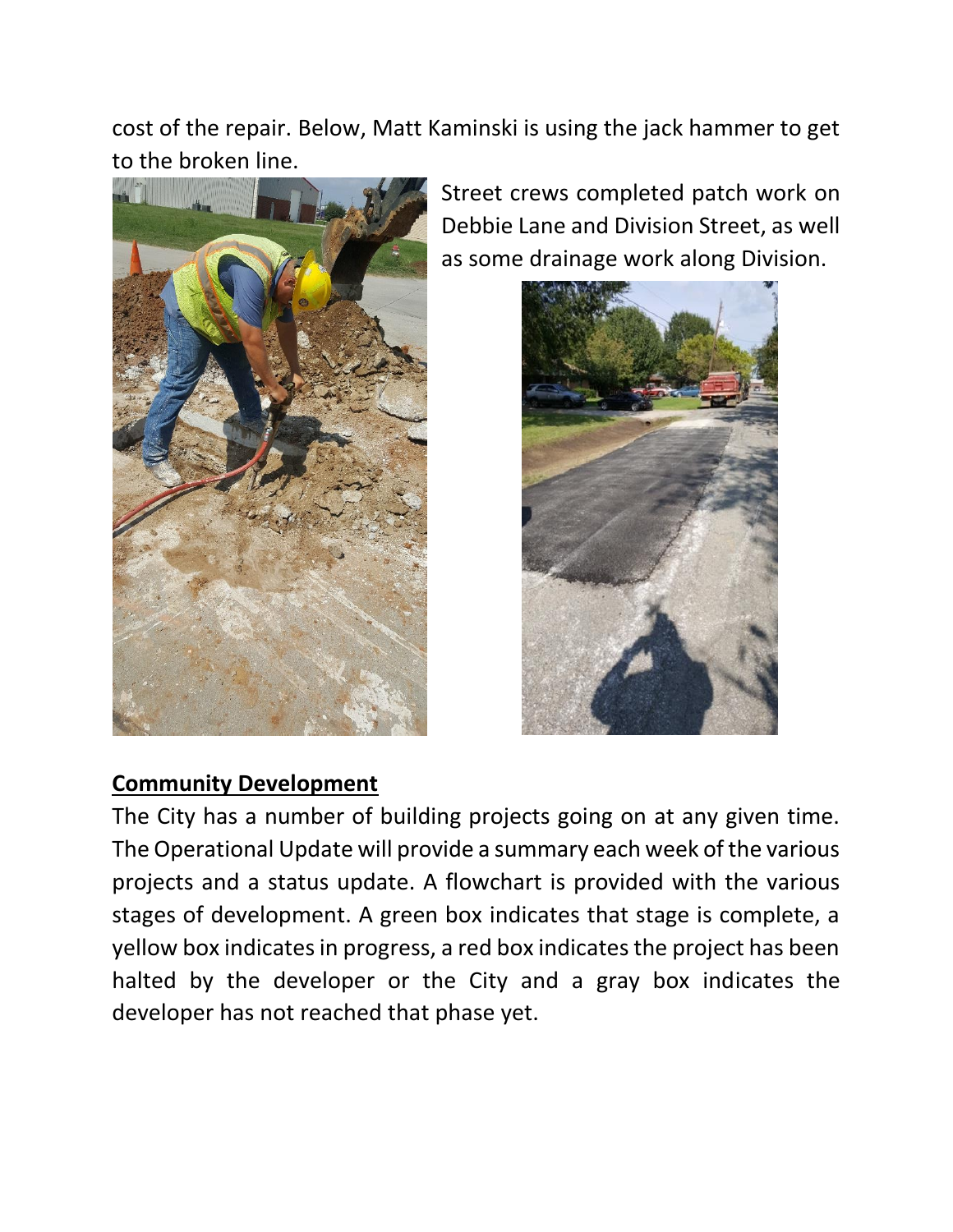

Edgar Evans Custom Homes – Along Northside Drive – Framing complete and exterior work underway. Interior work continues. Two are finaled. Others awaiting final inspection.



Marco Family Investments – 618 and 628 Walcott St. – Certificate of Occupancy issued on both.



Calvin Alexander Homes – 400 Scott Lane – Forms are set and rough-in plumbing passed inspection.



Amador Garcia – 307 E. McKinney Street – New Single-Family Home – Interior work continues.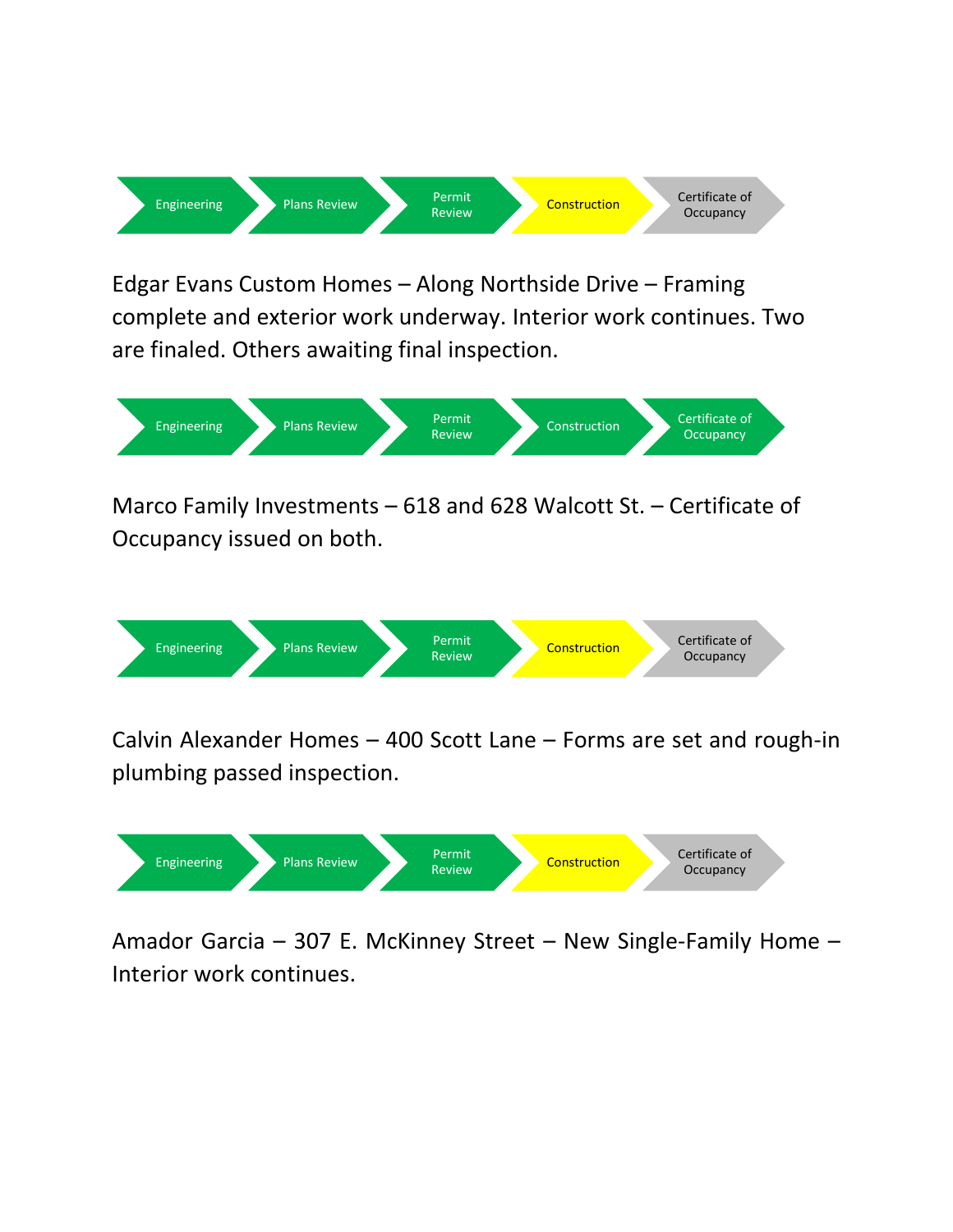

B&R Homes – 673 Coperhavr Street – New Single-Family Home – Insulation passes. Interior work underway.



Buster Chandler Building, LLC – - 756 E. Peel Street – Single-Family Home. Exterior brick underway.



Buster Chandler Building, LLC – - 537 Chandler Court – Single-Family Home. Exterior work continues.



Randy Malour Homes – 506 and 530 E. Burks – Two Single-Family Homes – Forms are being set. (HOME Program)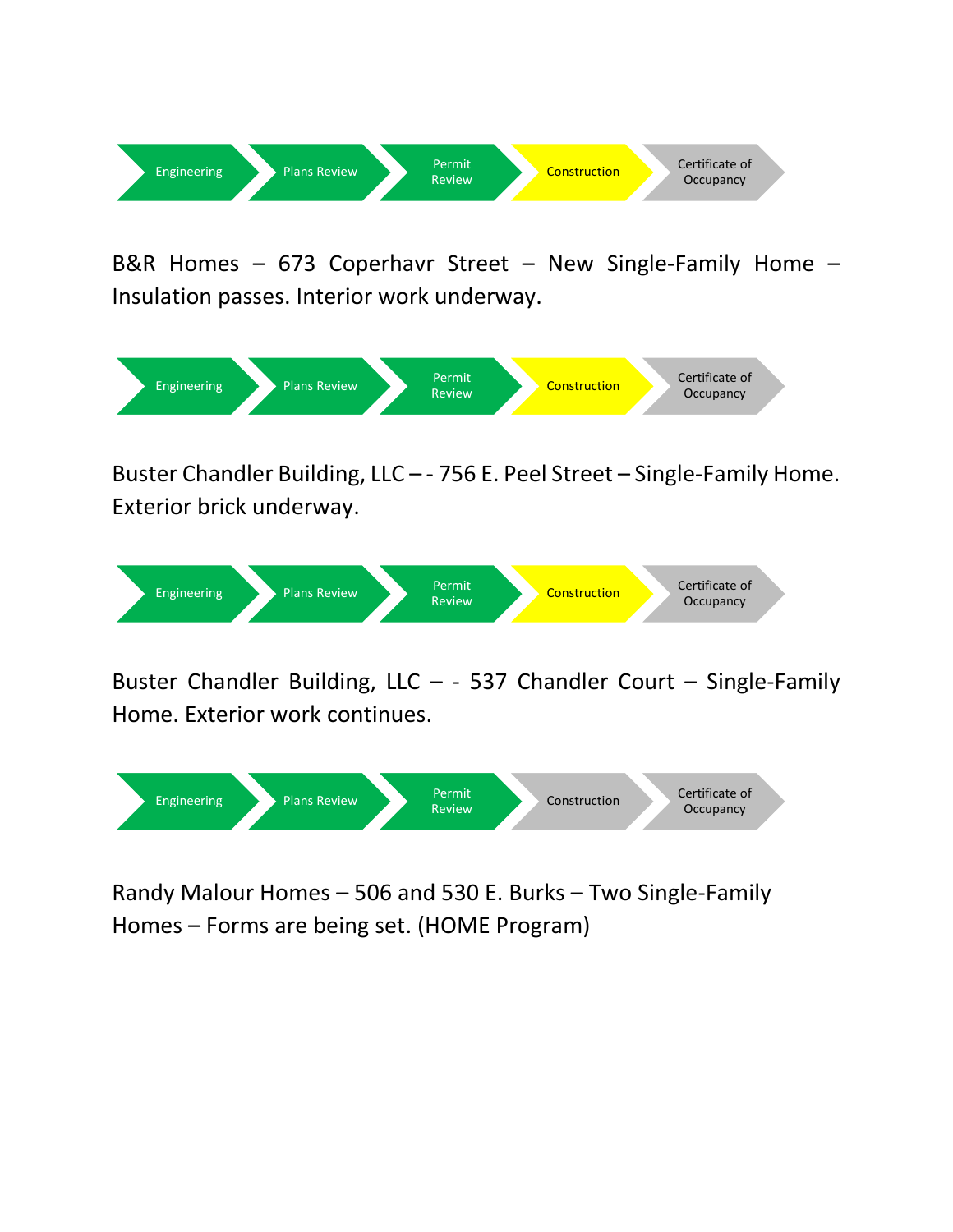

Elliot Home Renovations – 415 E. Main Street – Single family Home – Developer issued new set of plans. Plans approved and permit issued.



Marco Family Investments – 700 E. Walcott St. – Permit has been approved and picked up by developer.



Edgar Evans Custom Homes – 202 E. Evans Street – Single Family Home – Rough-in plumbing passed inspection. Foundation passed. Framing underway.